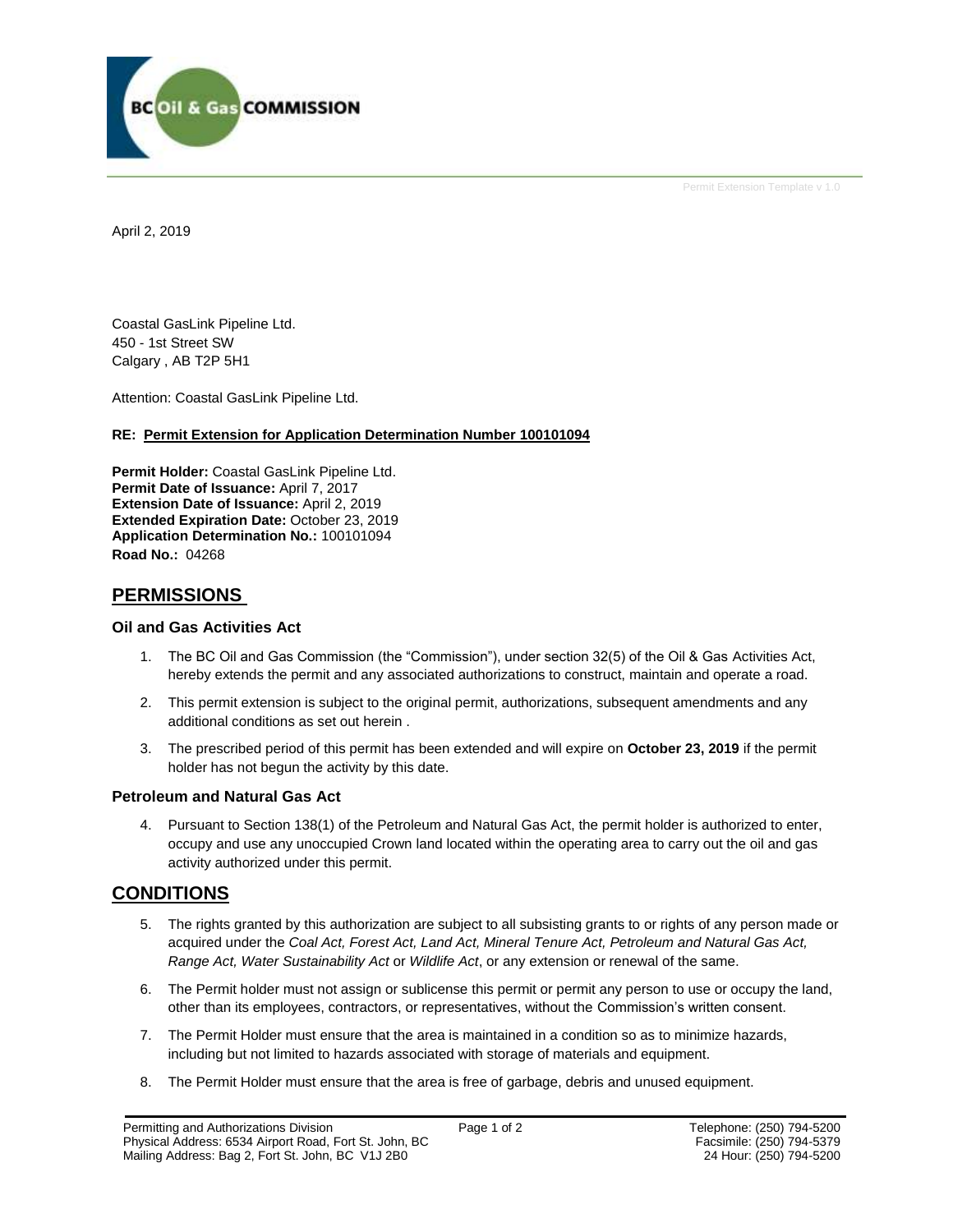# **ADVISORY GUIDANCE**

1. The term "unused equipment" has the same definition as in the Drilling and Production Regulation.

This extension forms an integral part of the permit and should be attached thereto.

 $\overline{\phantom{a}}$   $\overline{\phantom{a}}$   $\overline{\phantom{a}}$   $\overline{\phantom{a}}$   $\overline{\phantom{a}}$   $\overline{\phantom{a}}$   $\overline{\phantom{a}}$   $\overline{\phantom{a}}$   $\overline{\phantom{a}}$   $\overline{\phantom{a}}$   $\overline{\phantom{a}}$   $\overline{\phantom{a}}$   $\overline{\phantom{a}}$   $\overline{\phantom{a}}$   $\overline{\phantom{a}}$   $\overline{\phantom{a}}$   $\overline{\phantom{a}}$   $\overline{\phantom{a}}$   $\overline{\$ 

Jacqueline Bourke Authorized Signatory Commission Delegated Decision Maker

pc: Land Agent – Roy Northern Land Service Ltd. OGC - Compliance and enforcement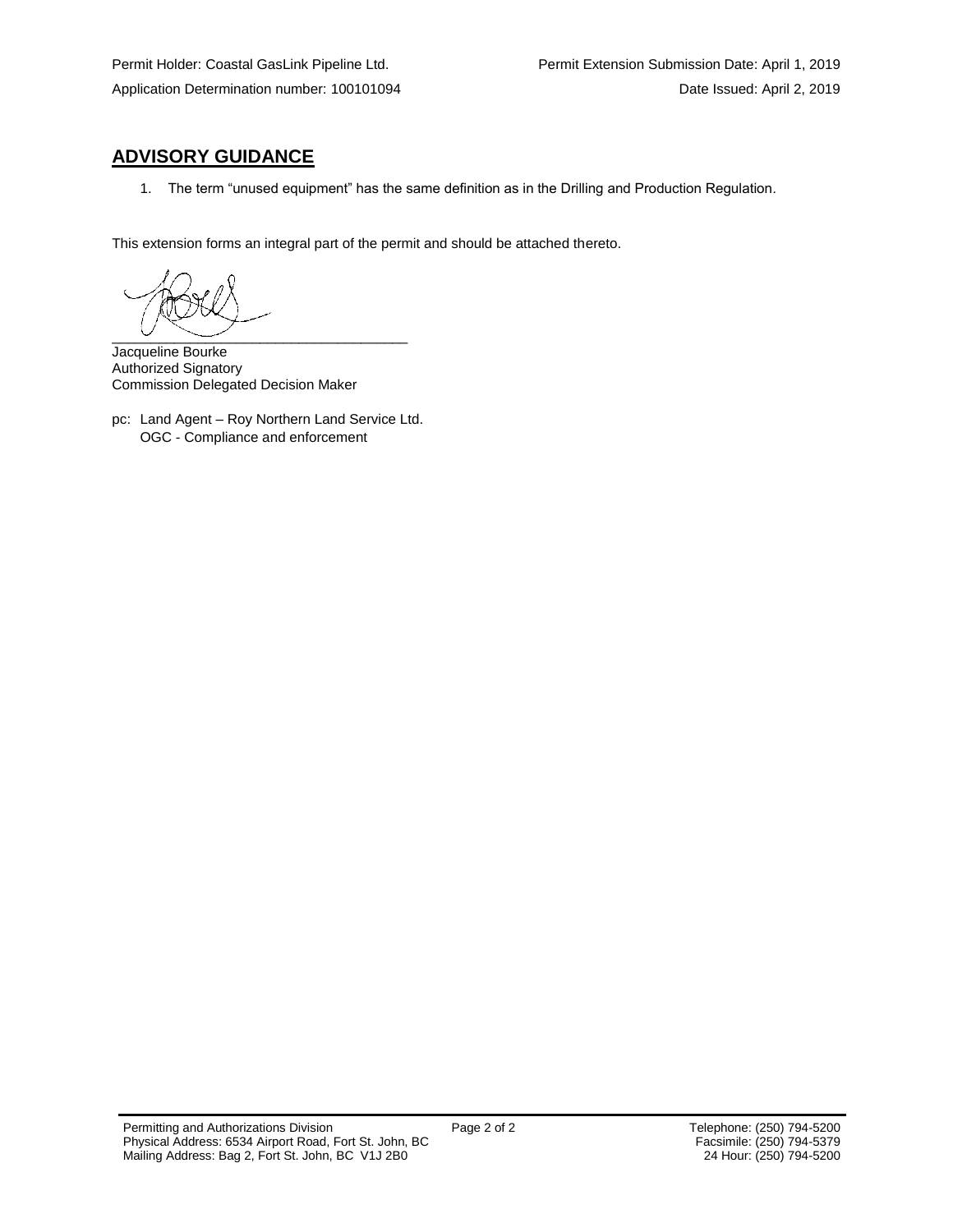

Correction v 1.0

April 25, 2017

Coastal GasLink Pipeline Ltd. 450-1st Street SW Calgary AB T2P 5H1

Attention: Coastal GasLink Pipeline

**Re: Correction of Application Determination Number 100101094**

**Permit Holder:** 100101094 **Date of Permit Issuance:** April 7, 2017 Date of Correction: April 25, 2017 **Application Determination Number**: 100101094

The BC Oil and Gas Commission hereby corrects the permit identified and dated above as follows:

 To correct the numbering of the permit from 3 b) to the Advisory Guidance to be consecutive from Condition #4 to end with Condition # 22.

## **AUTHORIZATIONS**

### **Forest Act**

4. The Commission, pursuant to section 47.4 of the *Forest Act*, hereby authorizes the removal of Crown timber from the activity area under the cutting permits associated with the Master Licence(s) as follows:

> **Master Licence to Cut No.:** M02340 **Cutting Permit No.:** 33 **Timber Mark No.:** MTC056 **Total New Cut:** 0.15

**[Forest District](https://ams-crd.bcogc.ca/crd/)**: (DPC) Peace Natural Resource District

**Region:** Interior

5. The cutting permits are deemed spent upon the submission of the post-construction plan or upon either the cancellation or expiry of the activities authorized under the permit.

### **CONDITIONS**

#### **Notification**

- 6. A notice of construction start must be submitted prior to the commencement of activities under this permit 48 hours before or as per the relevant legislation if longer than 48 hours. Notification must submitted via Kermit for pipelines and facilities. For all other activity types notification must be submitted through [OGC.ExternalNotifications@bcogc.ca.](mailto:OGC.ExternalNotifications@bcogc.ca)
- 7. Within 60 days of the completion of construction activities under this permit, the Permit Holder must submit to the Commission a post-construction plan as a shapefile and PDF plan accurately identifying the location of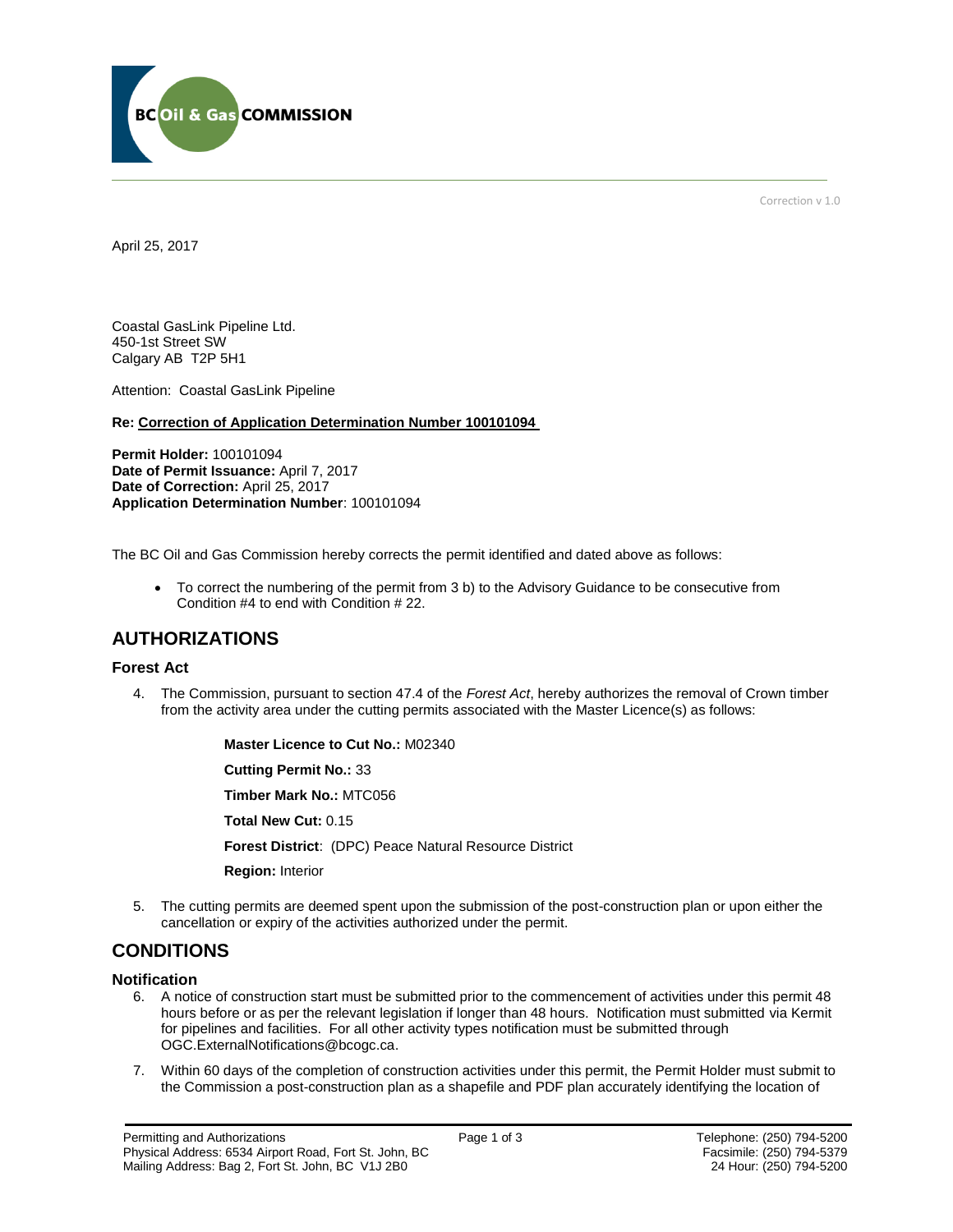the total area actually disturbed under this permit. The shapefile and plan must be submitted via eSubmission.

#### **General**

- 8. The rights granted by this permit in relation to unoccupied Crown land are subject to all subsisting grants to or rights of any person made or acquired under the *Coal Act, Forest Act, Land Act, Mineral Tenure Act, Petroleum and Natural Gas Act, Range Act, Water Sustainability Act* or *Wildlife Act*, or any extension or renewal of the same.
- 9. The Permit Holder must not assign, sublicense or permit any person to use or occupy any Crown land within the activity area, other than its employees, contractors or representatives, without the Commission's written consent.
- 10. The Permit Holder must ensure that any Crown land within the activity area is maintained in a condition so as to minimize hazards, including but not limited to hazards associated with storage of materials and equipment.
- 11. The Permit Holder must ensure that any Crown land within the activity area is maintained free of garbage, debris and unused equipment.

#### **Environmental**

- 12. Construction activities must not result in rutting, compaction or erosion of soils that cannot be reasonably rehabilitated to similar levels of soil productivity that existed on the operating area prior to the construction activities taking place.
- 13. Any temporary access must be constructed and maintained in a manner that provides for proper surface drainage, prevents pooling on the surface, and maintains slope integrity.

#### **Clearing**

- 14. The Permit Holder is permitted to fell any trees located on Crown land within 1.5 tree lengths of the activity area that are considered to be a safety hazard according to *Workers Compensation Act* regulations and must be felled in order to eliminate the hazard. Trees or portions of these trees that can be accessed from the activity area without causing damage to standing timber may be harvested.
- 15. The holder of the cutting permit must pay to the government, stumpage and any waste billing determined in accordance with the terms of this authorization.
- 16. The authorized cutting permit does not grant the Permit Holder the exclusive right to harvest Crown timber from the activity area. Authority to harvest some or all of the timber may be granted to other persons. The Permit Holder's right to harvest timber applies to any timber found on the site at the time they undertake harvesting activities.
- 17. All harvested Crown Timber must be marked with the cutting permit's associated Timber Mark.
- 18. Stumpage for cutting permits falling within the Interior Area, as defined in the Interior Appraisal Manual (Manual) will be calculated in accordance with the Manual as amended from time to time. In the current version of the Manual, stumpage will be determined in accordance with Table 6-7 (area based)
- 19. Any waste assessments applied under the Master Licence to Cut are subject to the merchantability specifications and monetary waste billing requirements in the Provincial Logging Residue and Waste Manual specific to the region associated with the Cutting Permit authorization.

### **Archaeology**

- 20. An AIA report must be submitted to the Commission as soon as practicable.
- 21. If artifacts, features, materials or things protected under section 13(2) of the Heritage Conservation Act are identified the permit holder must, unless the permit holder holds a permit under section 12 of the Heritage Conservation Act issued by the Commission in respect of that artifact, feature, material or thing:
	- a) immediately cease all work in the vicinity of the artifacts, features, materials or things;
	- b) immediately notify the Commission and the Archaeology Branch of the Ministry of Forests, Lands and Natural Resource Operations
	- c) refrain from resuming work in the vicinity of the artifacts, features, materials or things except in accordance with an appropriate mitigation plan that has been prepared in accordance with the Heritage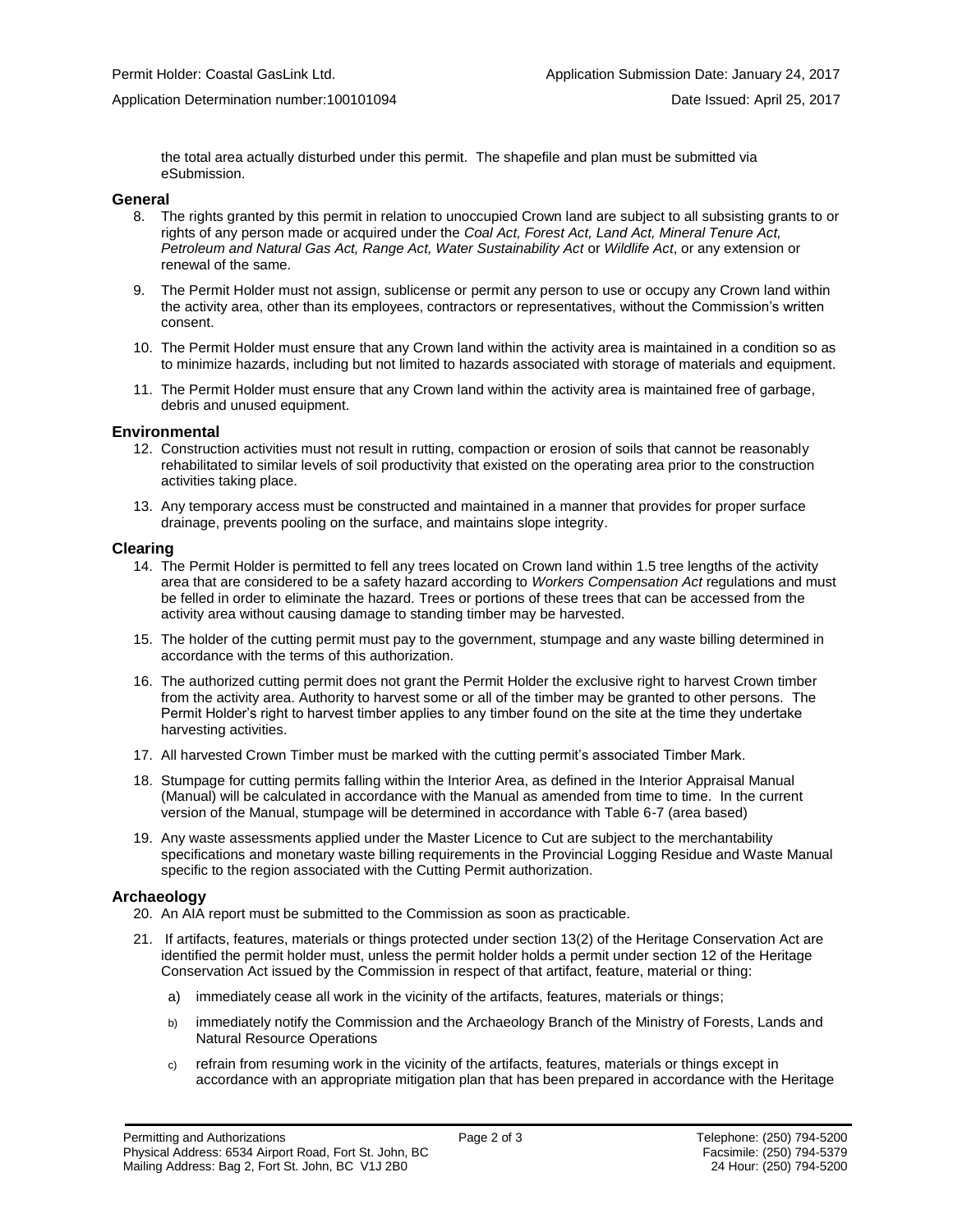Conservation Act and approved by the Archaeology Branch of the Ministry of Forests, Lands and Natural Resource Operations.

# **ACTIVITY SPECIFIC DETAILS PERMISSIONS, and CONDITIONS**

## **ROAD**

#### **Land Area Number:** 100001771 **Road Number:** 04268 **Road Type:** Long-Term - All-Weather

### **ACTIVITY DETAILS**

| <b>Seg No.: 1</b> | From: N 6130233.53 E 580169.227 To: N 6130908.539 E 579695.466 |  |
|-------------------|----------------------------------------------------------------|--|
|                   |                                                                |  |

*All permissions for this activity are subject to the following conditions:*

#### **Road Conditions**

22. The Permit Holder will immediately effect, and keep in force insurance of an amount not less than \$1,000,000 protecting the Province, the Commission and the Permit Holder (without any rights of cross-claim or subrogation) against claims for personal injury, death, property damage, or third party liability claims arising from any accident or occurrence on the activity area.

The Permit Holder must comply with any permissions, authorizations, approvals and conditions set out in the original permit, any subsequent amendments to the permit and any additional corrections as set out herein.

This letter forms an integral part of your permit and should be attached thereto.

\_\_\_\_\_\_\_\_\_\_\_\_\_\_\_\_\_\_\_\_\_\_\_\_\_\_\_\_\_\_\_\_\_\_\_\_\_\_

Andrew Osmond Authorized Signatory Commission Delegated Decision Maker

Copied to:

First Nations: Saulteau First Nations, McLeod Lake Indian Band, West Moberly First Nations, Ministry of Forests District Office: (DPC) Peace Natural Resource District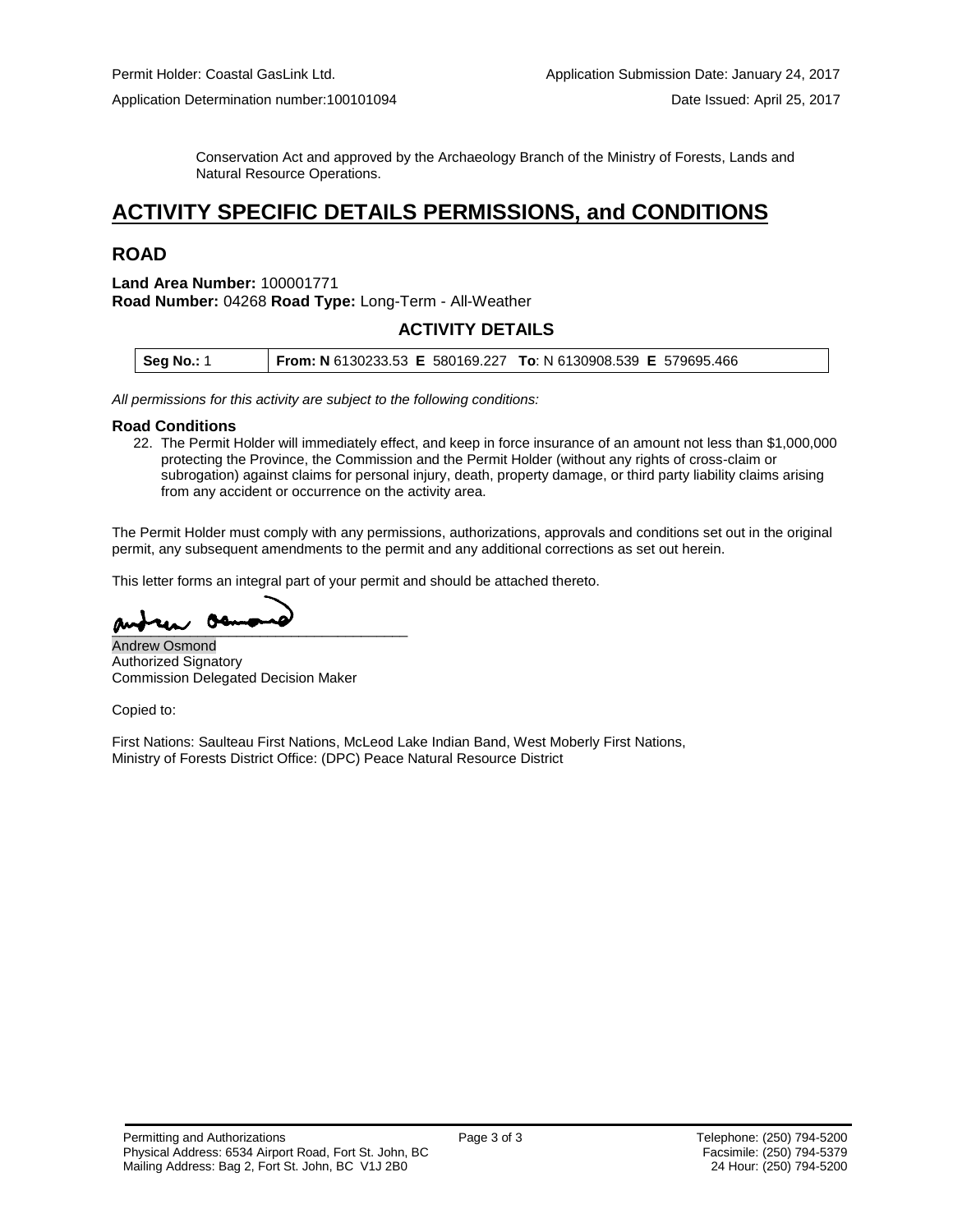

OGAA Permit Template v 3.6

April 7, 2017

Coastal GasLink Pipeline Ltd. 450-1st Street SW Calgary, AB T2P 5H1

[Attention:](#page-5-0) Coastal GasLink Pipeline

### **RE: Determination of Application Area Number 100101094**

**[Permit Holder:](#page-5-0)** Coastal GasLink Pipeline Ltd. **[Date of Issuance:](#page-5-0)** April 7, 2017 **Effective Date:** April 7, 2017 **[Application Submitted Date:](#page-5-0)** January 24, 2017 **[Application Determination Number](#page-5-0)**: 100101094 **Approved Disturbance Footprint:** 2.072 ha

## **ACTIVITIES APPROVED**

| Road Number No.: 04268 | Segment No.: 1 |
|------------------------|----------------|
|------------------------|----------------|

# **GENERAL PERMISSIONS, AUTHORIZATIONS and CONDITIONS**

### **PERMISSIONS**

### **Oil and Gas Activities Act**

- <span id="page-5-0"></span>1. The BC Oil and Gas Commission, under section 25 (1) of the *Oil and Gas Activities Act*, hereby permits the Permit Holder referenced above to carry out the following activities subject to the conditions contained herein, any applicable exemptions and authorizations:
	- a) To construct, maintain and operate an oil and gas road as detailed in the Activity Details tables below.
- 2. The permissions and authorizations granted under this permit are limited to the area identified in the spatial data submitted to the Commission in the permit application as identified and dated above; herein after referred to as the 'activity area'.

### **Petroleum and Natural Gas Act**

- 3. Pursuant to section 138(1) of the *Petroleum and Natural Gas Act,* the Permit Holder is permitted to enter, occupy and use any unoccupied Crown land located within the activity area to carry out the oil and gas activities and related activities permitted, or authorized herein.
	- a) The permission to occupy and use Crown land does not entitle the Permit Holder to exclusive possession of the area.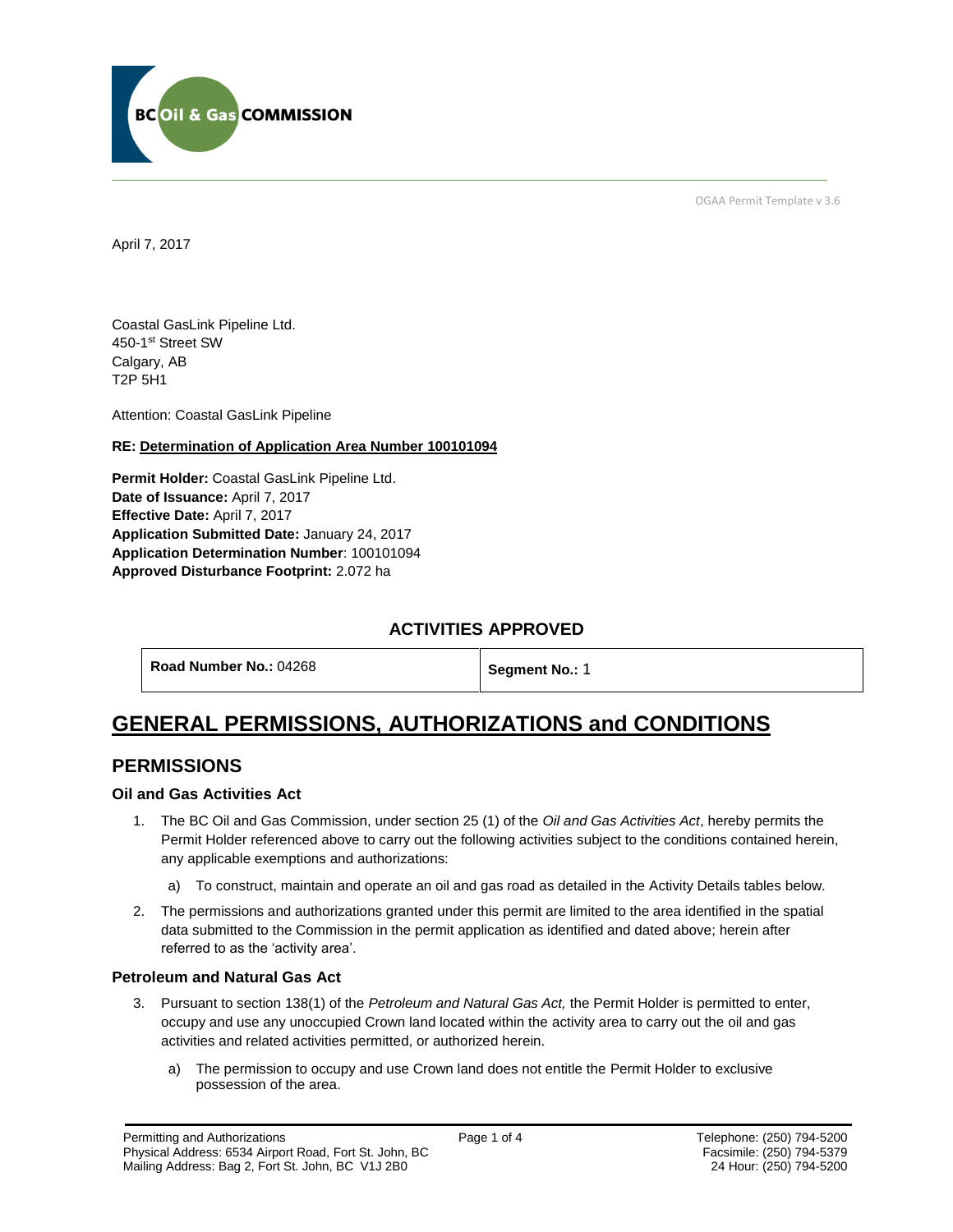b) The total disturbance within the activity area must not exceed the total approved disturbance footprint as referenced above.

### **AUTHORIZATIONS**

### **Forest Act**

2. The Commission, pursuant to section 47.4 of the *Forest Act*, hereby authorizes the removal of Crown timber from the activity area under the cutting permits associated with the Master Licence(s) as follows:

> **[Master Licence to Cut No.:](#page-5-0)** M02340 **[Cutting Permit No.:](#page-5-0)** 33

**[Timber Mark No.:](#page-5-0)** MTC056

**[Total New Cut:](#page-5-0)** 0.15

**[Forest District](https://ams-crd.bcogc.ca/crd/)**: (DPC) Peace Natural Resource District

**Region:** Interior

3. The cutting permits are deemed spent upon the submission of the post-construction plan or upon either the cancellation or expiry of the activities authorized under the permit.

# **CONDITIONS**

### **Notification**

- 4. A notice of construction start must be submitted prior to the commencement of activities under this permit 48 hours before or as per the relevant legislation if longer than 48 hours. Notification must submitted via Kermit for pipelines and facilities. For all other activity types notification must be submitted through [OGC.ExternalNotifications@bcogc.ca.](mailto:OGC.ExternalNotifications@bcogc.ca)
- 5. Within 60 days of the completion of construction activities under this permit, the Permit Holder must submit to the Commission a post-construction plan as a shapefile and PDF plan accurately identifying the location of the total area actually disturbed under this permit. The shapefile and plan must be submitted via eSubmission.

### **General**

- 6. The rights granted by this permit in relation to unoccupied Crown land are subject to all subsisting grants to or rights of any person made or acquired under the *Coal Act, Forest Act, Land Act, Mineral Tenure Act, Petroleum and Natural Gas Act, Range Act, Water Sustainability Act* or *Wildlife Act*, or any extension or renewal of the same.
- 7. The Permit Holder must not assign, sublicense or permit any person to use or occupy any Crown land within the activity area, other than its employees, contractors or representatives, without the Commission's written consent.
- 8. The Permit Holder must ensure that any Crown land within the activity area is maintained in a condition so as to minimize hazards, including but not limited to hazards associated with storage of materials and equipment.
- 9. The Permit Holder must ensure that any Crown land within the activity area is maintained free of garbage, debris and unused equipment.

### **Environmental**

- 10. Construction activities must not result in rutting, compaction or erosion of soils that cannot be reasonably rehabilitated to similar levels of soil productivity that existed on the operating area prior to the construction activities taking place.
- 11. Any temporary access must be constructed and maintained in a manner that provides for proper surface drainage, prevents pooling on the surface, and maintains slope integrity.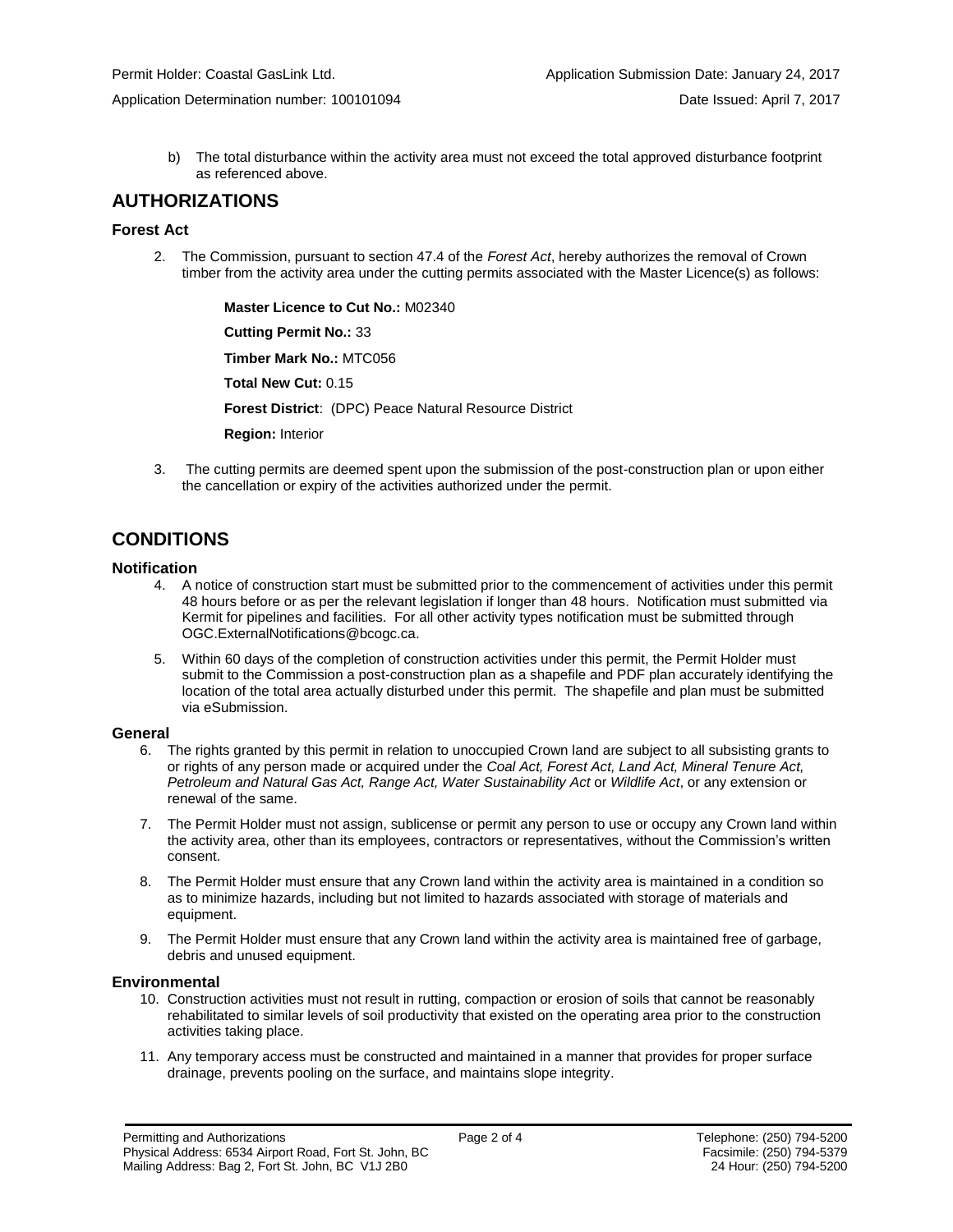### **Clearing**

- 12. The Permit Holder is permitted to fell any trees located on Crown land within 1.5 tree lengths of the activity area that are considered to be a safety hazard according to *Workers Compensation Act* regulations and must be felled in order to eliminate the hazard. Trees or portions of these trees that can be accessed from the activity area without causing damage to standing timber may be harvested.
- 13. The holder of the cutting permit must pay to the government, stumpage and any waste billing determined in accordance with the terms of this authorization.
- 14. The authorized cutting permit does not grant the Permit Holder the exclusive right to harvest Crown timber from the activity area. Authority to harvest some or all of the timber may be granted to other persons. The Permit Holder's right to harvest timber applies to any timber found on the site at the time they undertake harvesting activities.
- 15. All harvested Crown Timber must be marked with the cutting permit's associated Timber Mark.
- 16. Stumpage for cutting permits falling within the Interior Area, as defined in the Interior Appraisal Manual (Manual) will be calculated in accordance with the Manual as amended from time to time. In the current version of the Manual, stumpage will be determined in accordance with Table 6-7 (area based)
- 17. Any waste assessments applied under the Master Licence to Cut are subject to the merchantability specifications and monetary waste billing requirements in the Provincial Logging Residue and Waste Manual specific to the region associated with the Cutting Permit authorization.

### **Archaeology**

- 18. An AIA report must be submitted to the Commission as soon as practicable.
- 19. If artifacts, features, materials or things protected under section 13(2) of the Heritage Conservation Act are identified the permit holder must, unless the permit holder holds a permit under section 12 of the Heritage Conservation Act issued by the Commission in respect of that artifact, feature, material or thing:
	- a) immediately cease all work in the vicinity of the artifacts, features, materials or things;
	- b) immediately notify the Commission and the Archaeology Branch of the Ministry of Forests, Lands and Natural Resource Operations
	- c) refrain from resuming work in the vicinity of the artifacts, features, materials or things except in accordance with an appropriate mitigation plan that has been prepared in accordance with the Heritage Conservation Act and approved by the Archaeology Branch of the Ministry of Forests, Lands and Natural Resource Operations.

# **ACTIVITY SPECIFIC DETAILS PERMISSIONS, and CONDITIONS**

## **ROAD**

**Land Area Number:** 100001771 **Road Number:** 04268 **Road Type:** Long-Term - All-Weather

## **ACTIVITY DETAILS**

| <b>Seg No.: 1</b> | <b>From: N</b> 6130233.53 <b>E</b> 580169.227 <b>To:</b> N 6130908.539 <b>E</b> 579695.466 |  |  |  |
|-------------------|--------------------------------------------------------------------------------------------|--|--|--|
|-------------------|--------------------------------------------------------------------------------------------|--|--|--|

*All permissions for this activity are subject to the following conditions:*

### **Road Conditions**

20. The Permit Holder will immediately effect, and keep in force insurance of an amount not less than \$1,000,000 protecting the Province, the Commission and the Permit Holder (without any rights of crossclaim or subrogation) against claims for personal injury, death, property damage, or third party liability claims arising from any accident or occurrence on the activity area.